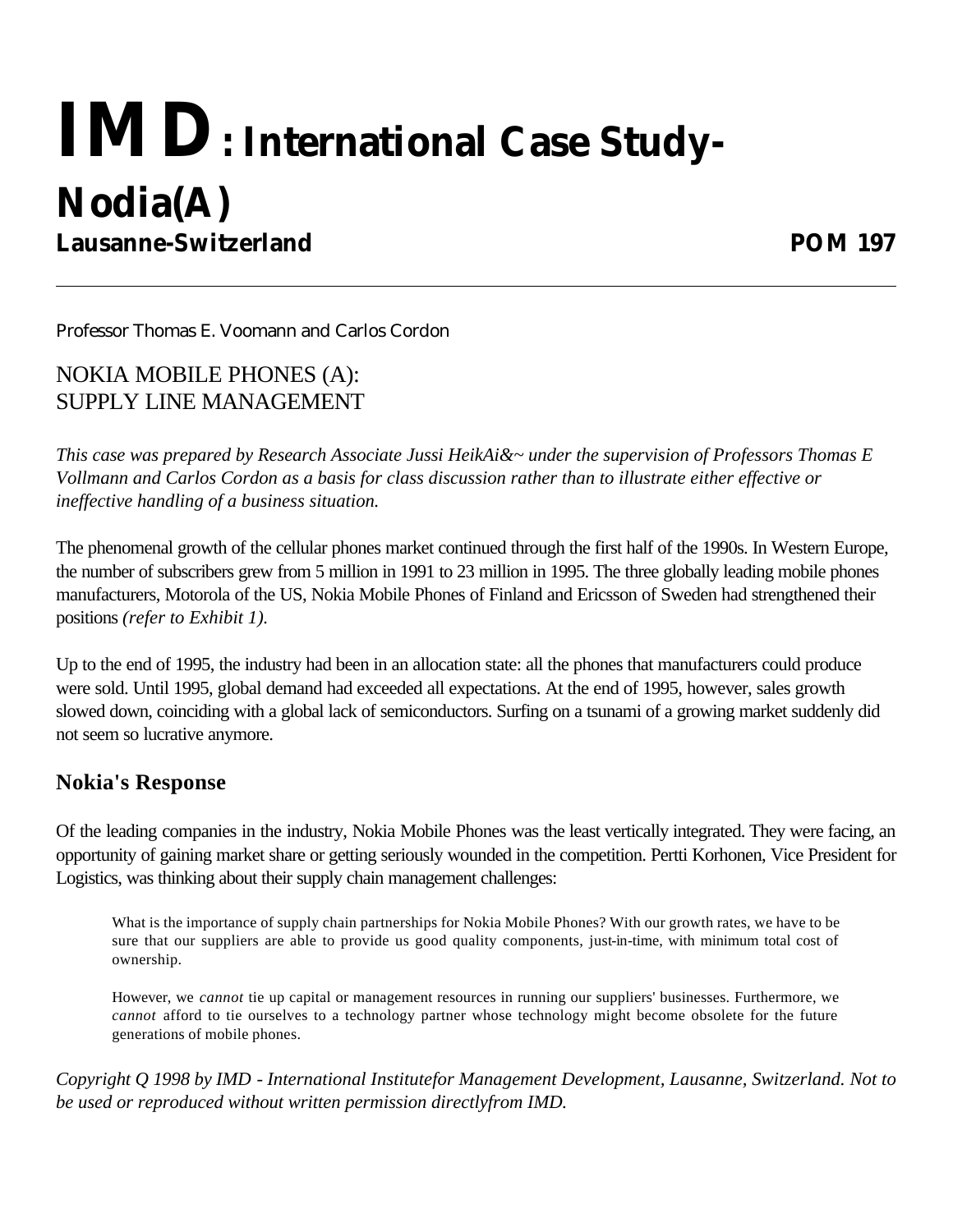#### **IMD Lausanne,( Switzerland** -2-

# **Bad News Coming**

In November 1995, after four years of superheated growth, sales and profits at the world's number two cellular-phone manufacturer were in a slowdown. Delayed semiconductor deliveries had halted some assembly lines. Inventories were building, and costs were climbing. In North America, Nokia had been overly optimistic about how quickly carriers would convert from analogue to digital mobile communications networks, leaving the company with lots of unwanted digital handsets. On December 14, Nokia warned investors that profits might suffer. Within five days, their stock price had dropped 28%. In February 1996, another profit warning was sounded, and share prices fell below 50 percent of what they had been in September of the previous year.

# **Competition**

Effective innovation of new products had enabled Motorola, Nokia and Ericsson to solidify their positions in the lead--their total global market share was over 70% in 1995. The large global consumer electronics companies, such as SONY, NEC, Philips, Alcatel and Siemens, had stakes in the business but had not shown clear interest in entering the game on a large scale. Two questions were being widely debated in the industry: What would trigger them to jump in? And what would the strength of their globally established brands and management practices be? SONY had already shown some signs of their capacity: in the UK market, their market share had gone from practically nil to 16% in 15 months. Could they do the same elsewhere in the world?

# *Logistics*

Nokia's stumble at the end of 1995 was caused not so much by extemal conditions as by shortcomings in the critical discipline of logistics--feeding all the right items to factories, warehouses and distributors in hundreds of locations around the globe.

Until 1995, logistics for Nokia Mobile Phones had been straightforward: With unit sales surging to 100% a year, managers focused solely on buying enough parts to feed five plants in Europe, Asia, and the *US.* The chip debacle in 1995, however, signaled new problems. Without the necessary chips, phone production backed up, causing inventory build-up in other components. Parts prices were eroding by 20 to 25% a year, but NUT couldn't take advantage of this trend. So it got saddled with high costs*.*

# **Supply Line Management**

Following the share price collapse in the end of 1995, Nokia Mobile Phones took quick action to change course. The response was a corporate-wide initiative called.. Supply Line Management (SLM). The focus was shifted onto finding potential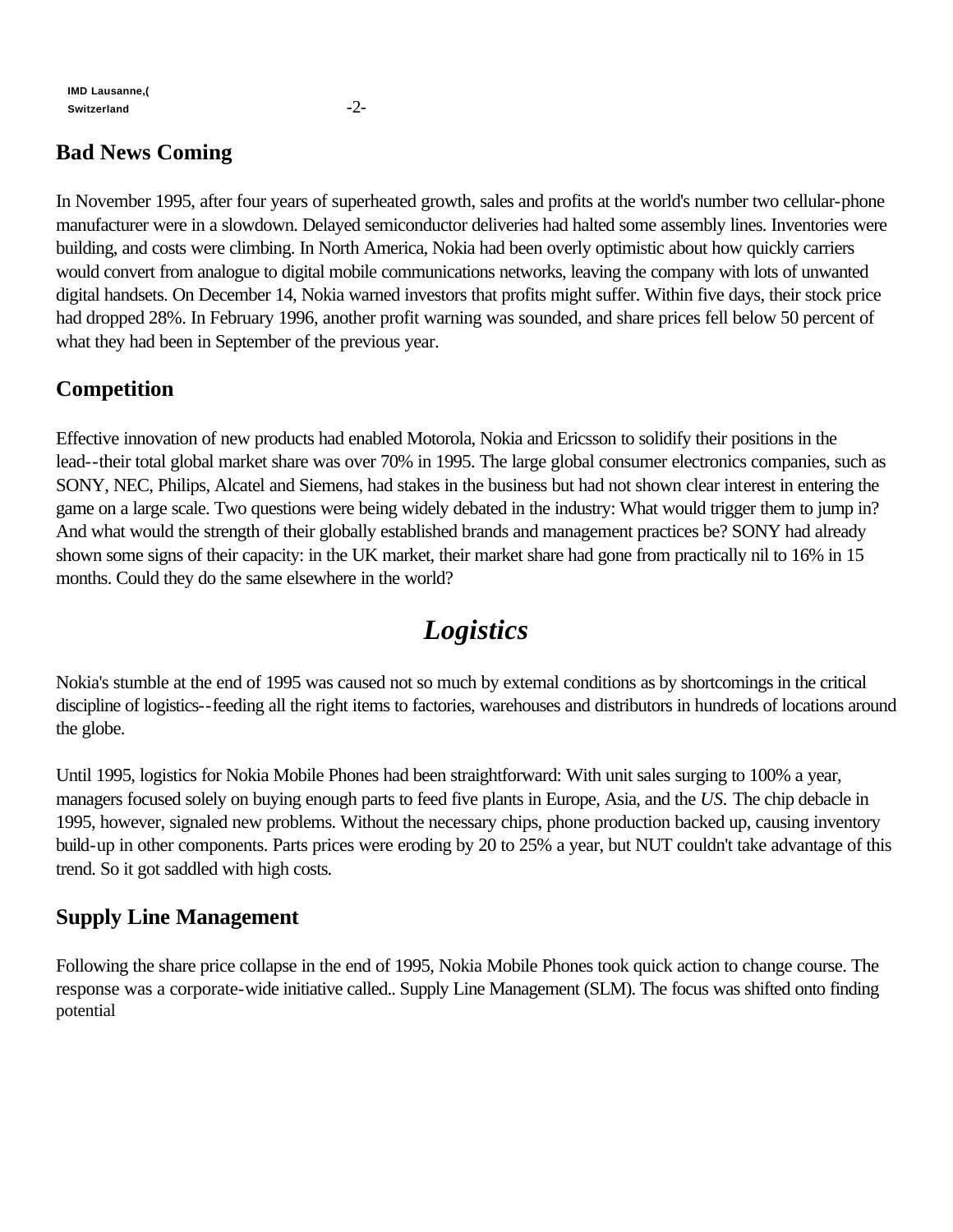improvements in the *supply lines,* the communications and logistics lines between Nokia and their immediate suppliers or customers.

Old strateoies and structures simply did not match with the new challenges, so NMP started to search actively for a new sourcing strategy. Sourcing was divided in cylobal versus regional responsibilities*.* Furthermore, NMP categorized their suppliers as global, regional (same continent) or local (same country, city, site and/or same cultural and language background). There could be multiple, single or sole source suppliers for a certain type of component. Single source supplier meant that NMP purchased everything from one supplier, but there was another supplier available if needed. Sole source supplier meant that there was only one supplier available.

Inside Nokia, there seemed to be contradictions, "Chinese truths," in what people believed to be the best alternative in a particular sourcing situation. However, there was a natural tendency to move towards single sources when volumes were growing.

### **SLM Teams**

Nokia Mobile Phones formed teams to slash inventories and speed up turnover of raw materials and finished goods. They were set up to figure out the best possible sourcing strategies for component groups to support both global and regional sourcing, purchasing, incoming logistics, material quality and product development activities. Five SLM teams started working to provide NMP with quality components, just-in-time with minimum total cost of ownership. Each team was responsible for one of the following component groups:

- Electronics components.
- Electromechanical components.
- Mechanical components.
- Accessories and batteries.
- Investments (machinery and equipment for factories and R&D).

Globally, team members came from sourcing, R&D, factories and distribution centers, production engineering centers, finance, and legal affairs. SLM Steering Group set the targets.

# **Relationships with Selected Suppliers in 1995**

According to Pertti Korhonen, the user interface module of Nokia's 2110 phone, introduced in late 1994, was a good example of possible supply base development over a product life cycle.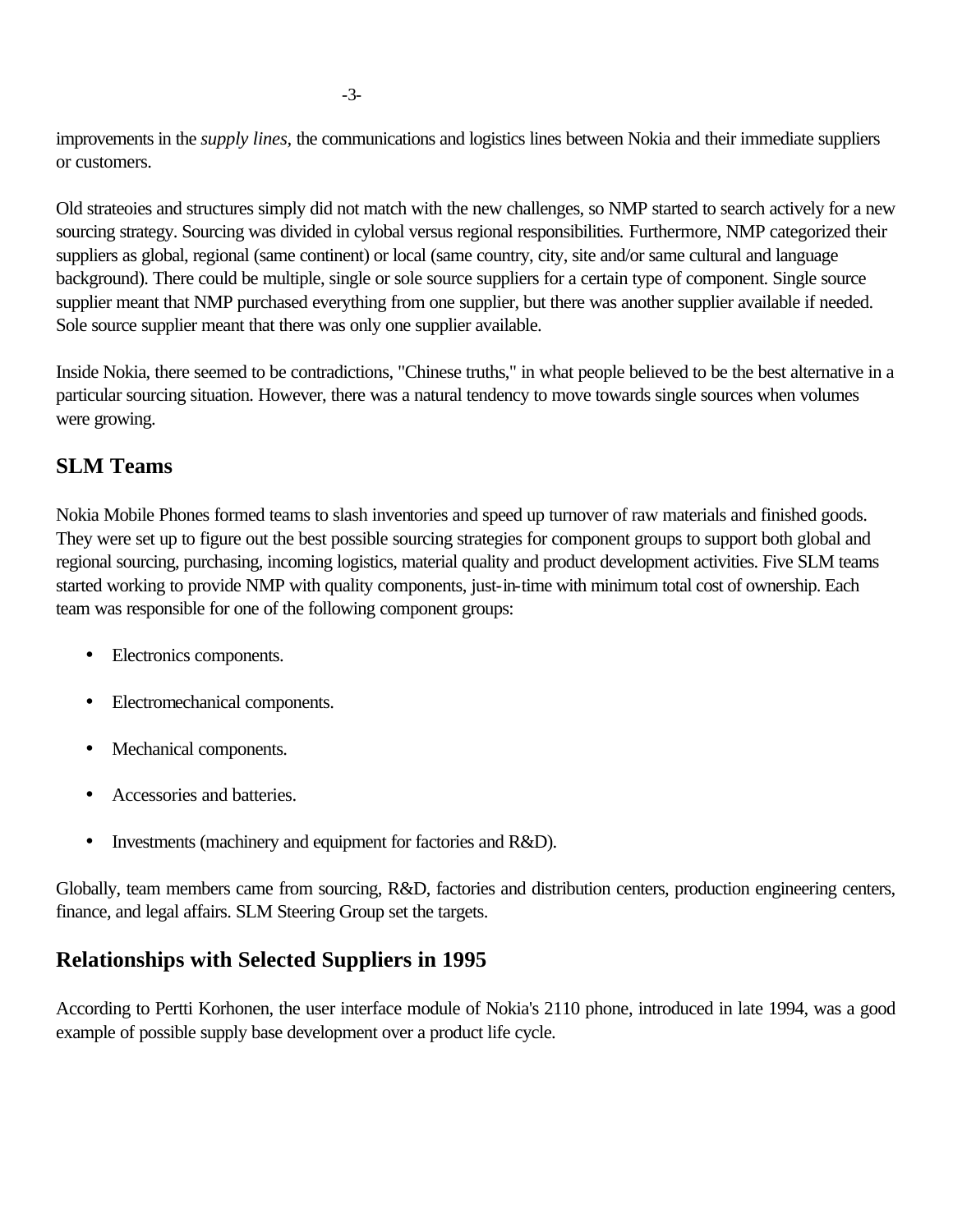NMP started the production of the Nokia 2110 phone with a global sole supplier of the user interface module, coming from Japan. When demand picked up, we followed our decision to insource the component in order to learn the new technology involved. a flexible circuit board assembly. NMP Components in Finland were given the task of learning the technology, and they ended up being the global alternative SUDDlier.

During the high-demand period NMP Components and the Japanese supplier were not able to provide all needed modules. We needed another regional European supplier, and subcontracted some of the production to a Finnish contract manufacturer, Elcoteq Network. When the demand saturated in Europe, we did not need two sources anymore and decided to manufacture the module internally. The whole development in less than two years had been from a global sole supplier, through global and then regional multiple suppliers, to single suppliers in two regions

#### **Elcoteq Netwo**

Elcoteq was a Finnish company that sold contract manufacturing services. Elcoteq's sales had grown from Fmk76 million in 1991 to Fmk9OO million in 1995. Typical customers for Elcoteq were ABB Industry, SONY and major telecommunications and mobile phones manufacturers. By building its own factories and acquiring major customers' factories, Elcoteq had quickly developed a network of five factories in Finland and one in Estonia. Elcoteq's factories were either back-factories (large-series cost-efficiency), front-factories (small production runs with an extensive product range) or in-factories (in the customer's own factorv or as an extension of it).

Antti Piippo, Elcoteq's Chairman of the Board and CEO, defined their strategy as 14 global with Northern European orientation," i.e. working with major Northern EurODean customers world- ide:

This orientation enables good understanding of management culture, management systems and quality systems between companies. Material sourcing and the factory network can be flexibly adjusted to the needs of customer-supplier alliances For us globalization is not an end for its own sake, but in this business, we operate in a completely global environment with our customers

Elcoteq is willing to form partnerships with a selected number of customers to enable low total cost of manufacturing and short time-to-market. For us, this would mean participation in concurrent engineering of new p ducts, co-ordination of supplies r subassemblies and taking ramp -up responsibilities.

For Elcoteq, Nokia Mobile Phones was seen as a potential major partner. However, what exactly Nokia wanted to do together with them was unclear. In the case of the user interface of Nokia 2110, the production of the module was at one point given partly to Elcoteq and then taken completely back to Nokia. Kari Hdyrinen, Elcotea's Business Development Director, described the situation:

In the long run, a partnership could make the supply chain considerably more efficient. We would be able to take a wider scope of responsibilities and a more coordinating role.

Overlapping competence areas, however, make a true outsourcing partnership challenging. We have full capabilities to manufacture mobile phones. For Nokia, it is primarily a question of where they want to allocate their resources.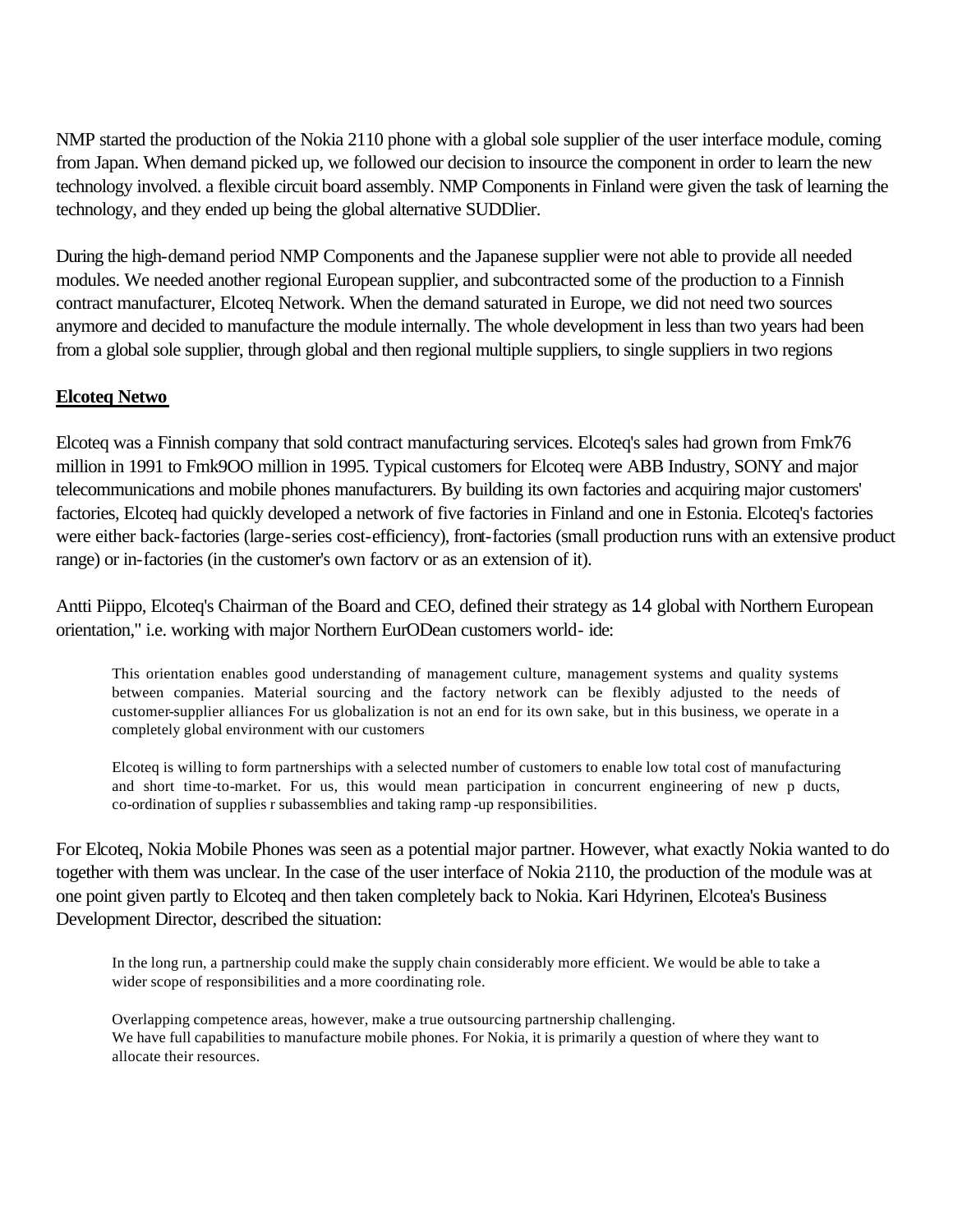#### **GWS Perlos**

GWS Perlos, a manufacturer of precision plastic parts from Finland, aimed at a position of growing importance in the production infrastructure of their major customers. Nokia Mobile Phones was one of their two biggest customers, and the business volume was growing fast. Matti Vartia, Managing Director of Perlos, defined the relationship between Perlos and NMP:

We can, indeed, talk about partnership, even if there is no formal agreement of close cooperation. Perlos has supplied plastic parts for mobile phones and accessories since the time when NNT started mobile phone production, close to 20 years ago. Because of the long collaboration, the two companies understand each other well. Communications between Nokia and Perlos take place on multiple levels, and we have good trust between us.

Perlos played a crucial role in designing and planning the production of plastic parts for NND's phones. The company's special expertise was materials, mould design, production automation, and rapid product development in co-operation with customers.

NMP gave their sales forecast to Perlos every two months. Perlos planned their operations accordingly. Orders came directly from NIMP's five factories all over the world, even if the Asian factories also used regional suppliers. In case of a bottleneck, NMP's Sourcing decided where Perlos delivered. In principle, Perlos had a mould for a product in only one factory, supplying the product to all NMP's factories. There were hundreds of active product names for the parts and close to a thousand names in total, including the passive ones.

Vartia was thinking of ways to increase efficiency in their supply chain:

We have had discussions of implementing EDI. It would be a natural step to improve knowledge in our joint planning. However, neither of us has been ready for this. Furthermore, open information sharing raises the confidentiality issue. Do we need to have a sole supplier partnership in order to really perform in the best possible way?

Perlos was willing to follow its customer-partners overseas, assuming that it was free to build an independent factory and do business as it wanted. In 1995, a factory was built in Fort Worth, Texas, five miles from NMP's phone assembly site. The initiative came from NMP, which was disappointed with the local suppliers and wanted a partner who understood their needs. The factory turned out to be a real win-win for both parties. NMP got a reliable partner, and Perlos, with pressure from NMP, got the factory operational quickly. In the summer of 1996, Perlos was widening their customer base primarily by supplying the US subsidiaries of their major European customers.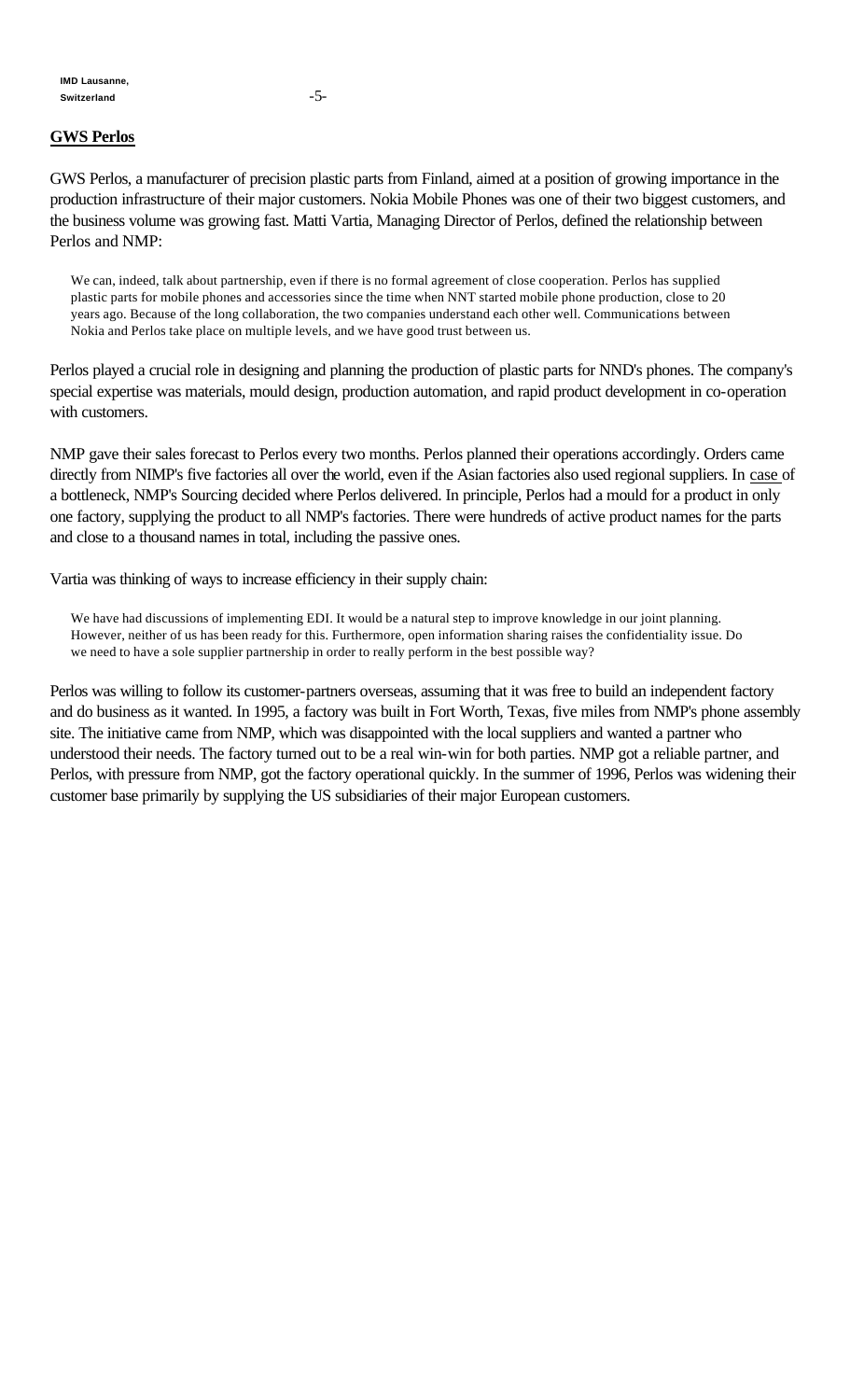#### **IMD Lausanne.** Switzerland -6-

#### Exhibit I The Top Three Cellular Phone Manufacturers

|                | <b>TELECOM EQUIPMENT</b> |        |              |         | <b>GROUP</b> |           |
|----------------|--------------------------|--------|--------------|---------|--------------|-----------|
| <b>COMPANY</b> | <b>REVENUE 1995</b>      |        |              |         | PROFIT 1995  |           |
|                |                          | $\%$   | % of Total   | Foreign |              | $\%$      |
|                | US\$M                    | Change | <b>Sales</b> | Sales % | US\$M        | Change    |
| Motorola       | 16'660                   | 15.80% | 61.60%       | 63.00%  | 1'781        | 14.20%    |
| (USA)          |                          |        |              |         |              |           |
| Ericsson       | 13'423                   | 19.90% | 96.90%       | 90.80%  | 762          | 37.70%    |
| (Sweden)       |                          |        |              |         |              |           |
| Nokia          | 8'525                    | 27.80% | 100-00%      | 91.20%  | 511          | $-43.30%$ |
| (Finland)      |                          |        |              |         |              |           |

*Note: Thesefigures refer to the whole group, notjust the cellularphone business. Source: Forthcoming ITU World Telecommunication Development Report 199611997.*

*http://www. itu. intAtili .. verviewltopl Omanuf.html*